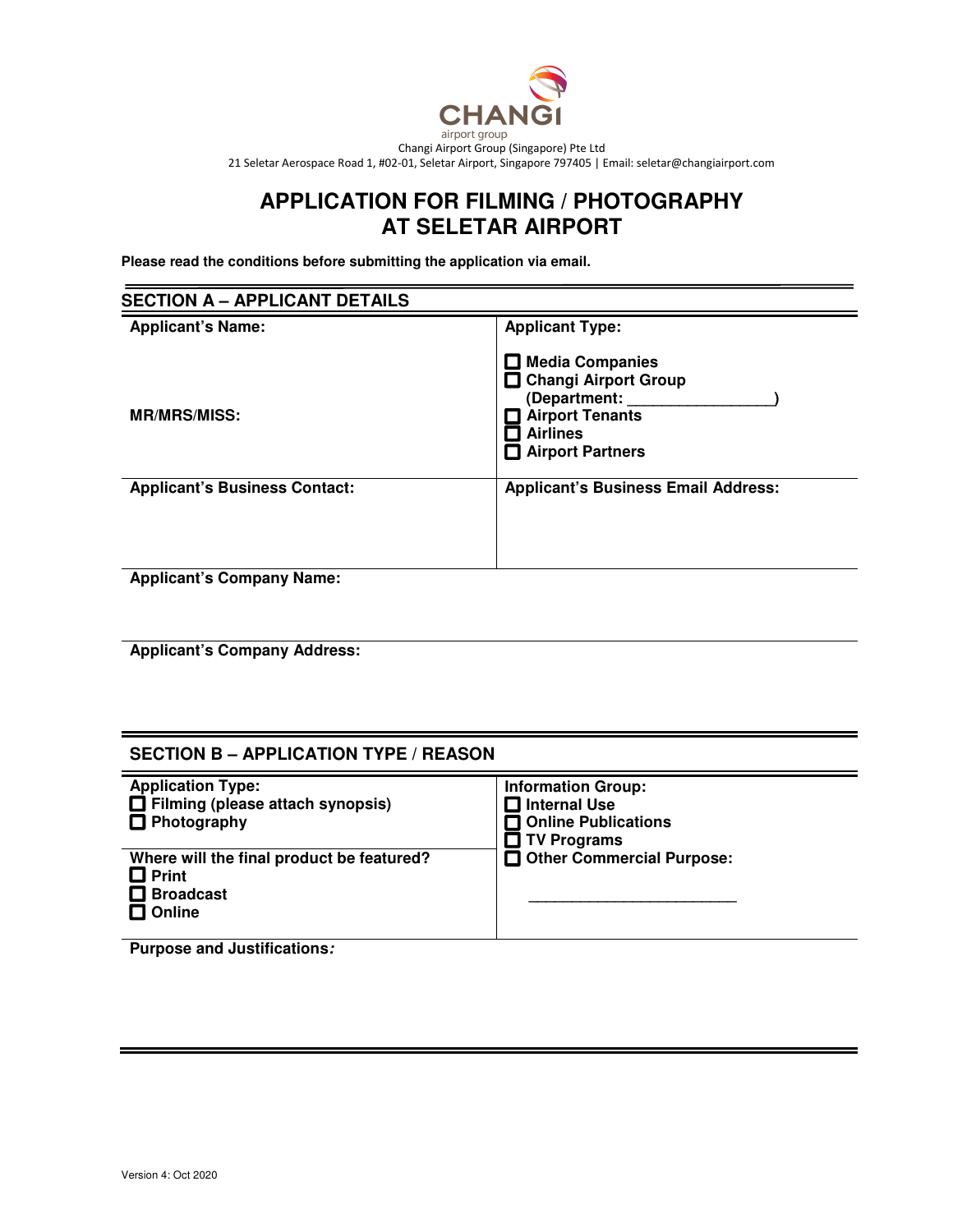# **SECTION C – LOCATION OF FILMING / PHOTOGRAPHY**

| <b>Public Areas</b><br>$\Box$ Departure Check-in Hall<br>$\Box$ Departure Hall | (Entry into the transit and restricted areas are restricted to CAG, airport<br>tenants, airlines and airport partners for aviation related purpose only) |                                                                                                                                                  |
|--------------------------------------------------------------------------------|----------------------------------------------------------------------------------------------------------------------------------------------------------|--------------------------------------------------------------------------------------------------------------------------------------------------|
| Arrival Meeting Hall<br>$\square$ Others:                                      | <b>Restricted Areas (Transit)</b><br>Departure Gate Holdroom<br>Arrival Baggage Claim Hall<br>コ Others:                                                  | <b>Restricted Areas (Airside)</b><br>$\Box$ Aircraft Parking Bay No.<br>Departure Baggage Handling<br>Area<br>□ Arrival Baggage Handling<br>Area |

 $\Box$  Others: \_\_\_\_\_\_\_\_\_\_\_\_\_\_\_

 $\overline{\phantom{a}}$ 

# **SECTION D – DATE / TIME OF FILMING / PHOTOGRAPHY**

| <b>Start Date:</b> | <b>Start Time:</b> |
|--------------------|--------------------|
| End Date:          | End Time:          |

# **SECTION E – CREW DETAILS**

| # | Name (as in NRIC/FIN/Passport) | <b>Airport Visitor Pass Application Serial Number</b> |
|---|--------------------------------|-------------------------------------------------------|
|   |                                |                                                       |
| 2 |                                |                                                       |
| 3 |                                |                                                       |
| Δ |                                |                                                       |
| 5 |                                |                                                       |

## **SECTION F – EQUIPMENT LIST**

| #                                                                            | Category       | <b>Description of Equipment Model /</b><br>Serial No. | Any in-built flash? |
|------------------------------------------------------------------------------|----------------|-------------------------------------------------------|---------------------|
| 1                                                                            | Camera         |                                                       | Yes / No            |
| $\overline{2}$                                                               | <b>Battery</b> |                                                       | Yes / No            |
| $\overline{3}$                                                               | <b>Stand</b>   |                                                       | Yes / No            |
| $\overline{\mathbf{4}}$                                                      | Others:        |                                                       | Yes / No            |
| 5                                                                            | Others:        |                                                       | Yes / No            |
| Will external power supply / generator be used during filming / photography? |                |                                                       |                     |

 **Yes No**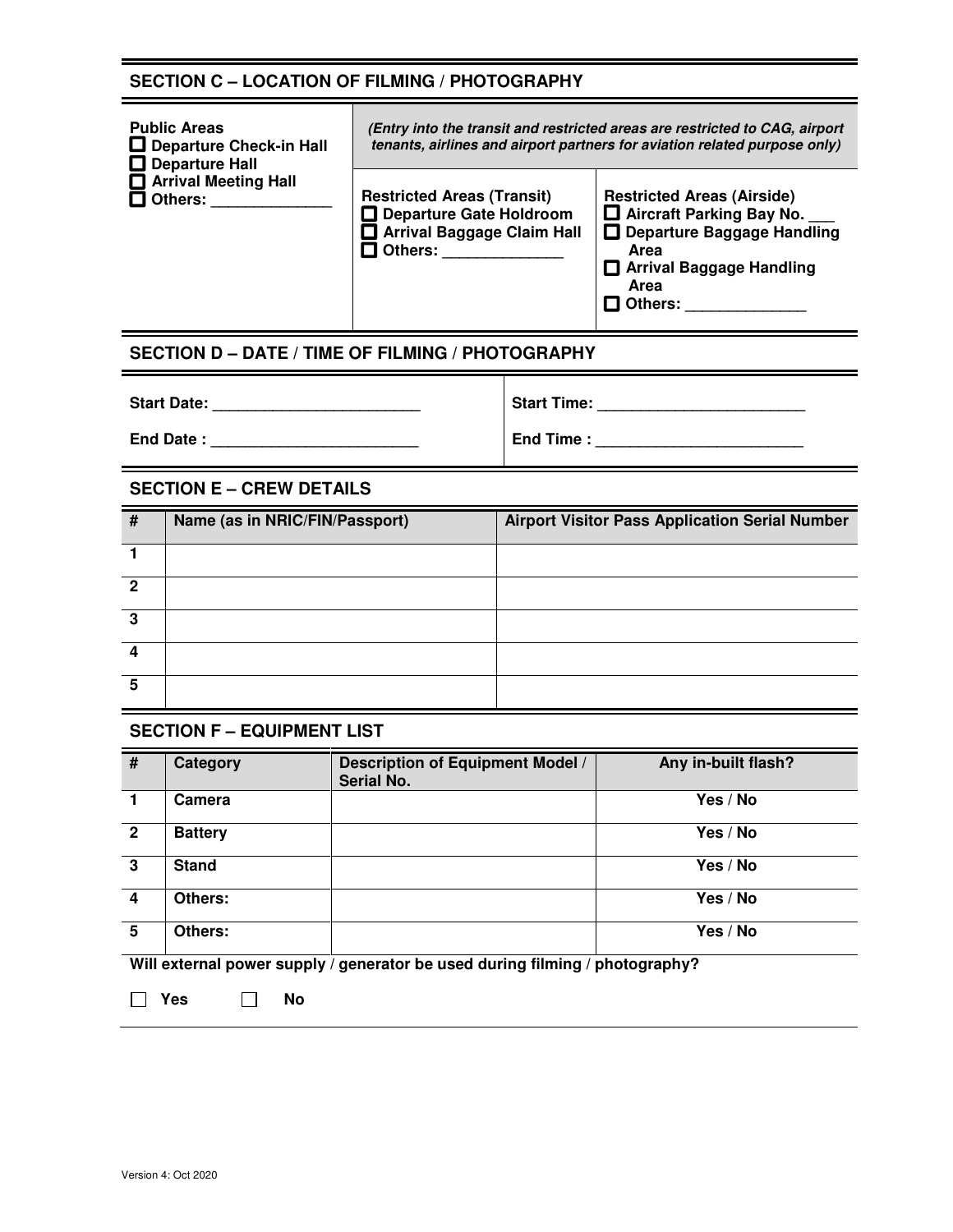## **CONDITIONS ON FILMING/PHOTOGRAPHY AT SELETAR AIRPORT**

1. The application for public areas and for restricted areas must be made at least 7 days and 14 days (excluding Saturdays, Sundays and Public holidays) respectively, before scheduled day of filming/photography.

| <b>Areas</b>         | Minimum no. of days in advance |
|----------------------|--------------------------------|
| (a) Public areas     | 7 working days                 |
| (b) Restricted Areas | 14 working days                |

- 2. Only Media Companies, Changi Airport Group (CAG), Airport Tenants, Airlines and Airport Partners can apply for the filming/photography permit.
- 3. Applicants who wish to apply for a permit to carry out filming / photography at Seletar Airport **must ensure that filming/photography is aviation related and has direct relations to airport operations**.
- 4. Applications forms with required information/documents not attached will be deemed incomplete and will not be processed.
- 5. A complete proposal must be submitted together with the application request. The proposal should include the purpose of the filming / photography, a summary of the story (where applicable) and how the Airport will be featured in the script or depicted (where applicable). Applicants shall inform and seek CAG's prior approval if there are any changes to the proposal content.
- 6. Applicants requiring the use of dangerous, complicated stunt sequences must submit a detailed statement and action plan together with their application and the approvals of the relevant authorities must have been obtained. Prior to the proposed activity, applicants must submit to CAG a list of the safety & precautionary measures they will undertake during the filming.
- 7. Applicants are responsible for their own co-ordination with other parties concerned if filming/photography involves areas not under the jurisdiction of CAG (e.g. Airport operators, tenants, airlines, government agencies, etc). Approval letter(s) from the respective organization(s) must be submitted together with the application.
- 8. Pending approval, applicants are advised to pre-arrange for Auxiliary Police Escort(s) at their own cost. They may contact the following officers from Certis CISCO:
	- a) Yvonne TAN / YvonneCC\_TAN@certisgroup.com<br>b) Julian TAN / JulianZW\_TAN@certisgroup.com
	- Julian TAN / JulianZW\_TAN@certisgroup.com
	- c) Caleb Leong/ CalebWK\_Leong@certisgroup.com
	- d) Ardy TAN / ArdyHS\_TAN@certisgroup.com
	- e) Mohamed Faidzad ZAINAL / MFaidzad\_ZAINAL@certisgroup.com
	- f) TAN Siew Choo / TAN\_Siew\_Choo@certisgroup.com
	- g) Seletar SUP / seletar\_sup@certisgroup.com
- 9. No tapping of power supply from Airport electrical system.
- 10. Upon approval, a permit will be issued by CAG for filming/photography. The successful applicant will be required to arrange for an escort from the Certis CISCO Security Pte Ltd and the CAG Seletar Airport Emergency Services (AES) escort (if applicable) at their own cost.
- 11. Applicants shall indemnify and keep indemnified CAG against all proceedings, actions, claims and demands which may be taken or made against CAG and all losses (including all indirect and consequential losses), damages, costs (including legal costs on a solicitor-client indemnity basis) or expenses of any nature whatsoever incurred or payable by CAG as a result of death, injury or disability of any persons or damage to property, occasioned, caused, in connection with or contributed to by the applicant's filming/photography activity at Singapore Seletar Airport.
- 12. Applicants are to note that the grant of the permit does not constitute CAG's consent to the collection and use of any personal data. You are responsible for ensuring that your photography and/or filming complies with the Personal Data Protection Act.
- 13. All filming and photography request should not capture any of the following:
	- a) Security systems
	- b) Immigration
	- c) Any counters without prior permission from the operator
	- d) Any aircraft without prior permission from the owner
	- e) Any areas not specified within the application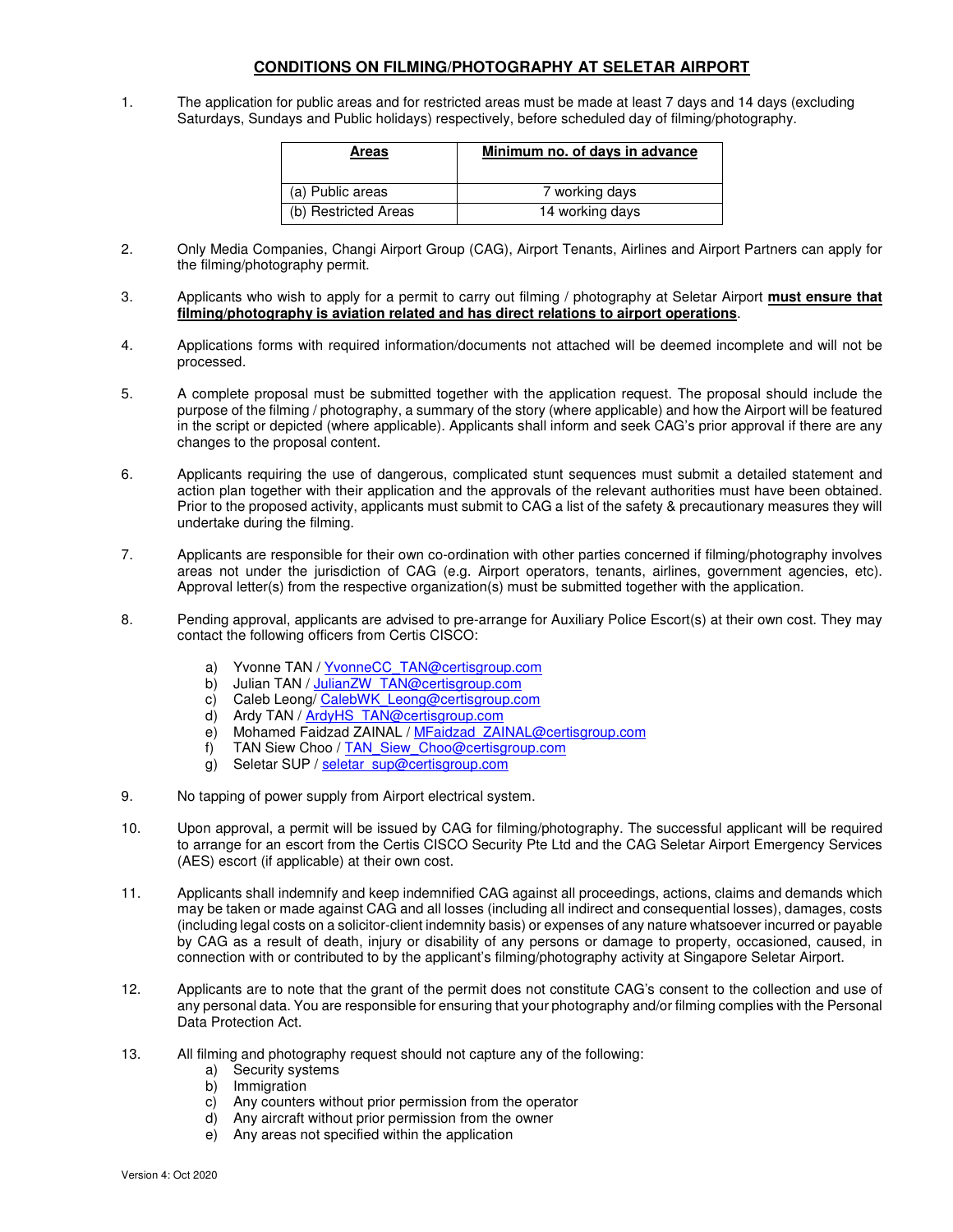- 14. Applicants must agree to provide a copy of the finished product to the Changi Airport Group (Singapore) Pte Ltd ("CAG") for archiving purposes.
- 15. Due credit must be given to CAG.
- 16. Use of CAG and Seletar Airport ("the Airport") images and logos for marketing materials pertaining to films or images must be approved by CAG. The film or images must not be used in any way that might adversely affect the reputation and the image of the Airport. CAG's decision on whether there is an adverse effect shall be final.
- 17. CAG reserves the right to refuse any application for any reason, not limited to a breach of any of these Terms and Conditions. CAG also reserves the right to withdraw any consent granted and stop the filming or shoot at any time, for any reason whatsoever and all persons will be required to leave the airport premises immediately. CAG will not be responsible for any loss, including financial loss to any company or individual.
- 18. In the event of any postponement request by applicant, CAG will consider the request only if made not less than 24 hours of the original date and time of the filming/photography session. Any postponement request made less than 24 hours will be deemed as a cancellation and the applicant will have to submit a fresh request.
- 19. CAG reserves the right to change any rates and/or terms and conditions contained herein at any time without prior notice.
- 20. Applicant should be aware that approval of applications will be seen as indirect support for the project and as such, it is to be noted that CAG does not endorse projects that:
	- a) depict or portray the Airport or Singapore in an unfavorable light or otherwise a manner that may affect the reputation of the Airport or Singapore;
	- b) are overtly political in nature;
	- c) are highly critical of other countries or people;
	- d) go against CAG's corporate branding guidelines;
	- e) might sow or instigate racial, religious or cultural discord; or
	- f) support anti-social lifestyle or criminal activity.
- 21. Animals are prohibited from entering the Airport premises.

### **Safety & Security**

- 22. The Changi Airport Group (Singapore) Pte Ltd ("CAG") takes great care in ensuring the safety of all persons at Seletar Airport ("the Airport"). Here is a list of safety and security guidelines media personnel will have to adhere to.
- 23. Applicants are required to declare the equipment used (such as camera, tripod, lightings, tracks, props, generator) during the filming/ photography session. These equipment will be subjected to inspection by CAG. Generators will be subjected to inspection by CAG as they may create fire or electrical hazards. The inspection will be carried out at the Seletar Airport Fire Station prior to start of approved session. All unapproved equipment is to be removed from Airport premises immediately.
- 24. Applicants are responsible for own safety in the Airport and shall ensure the safety of all persons within the Airport premises.
- 25. All members of the media crew, filming team and talents etc. must always have their visitors' passes visibly attached to them whenever they are within the restricted areas of the Airport. Whenever such persons are within the Airport premises, CAG and any security personnel reserve the right to carry out random checks of belongings or equipment at any time.
- 26. For security reasons, all belongings and equipment must be attended to at all times.
- 27. Any person deemed to be a threat to persons within the Airport premises will be escorted out of the premises immediately.
- 28. Applicants are to ensure that filming or shoots done within the Airport will not cause an obstruction in the Airport premises or otherwise disrupt or cause a delay in airport operations.
- 29. Filming props and/or equipment will be subjected to approval depending on how much space there is within the chosen filming location and whether they cause an obstruction or otherwise disrupt or cause a delay in airport operations.
- 30. Use of explosives and pyrotechnics within the Airport and surrounding premises is strictly prohibited.